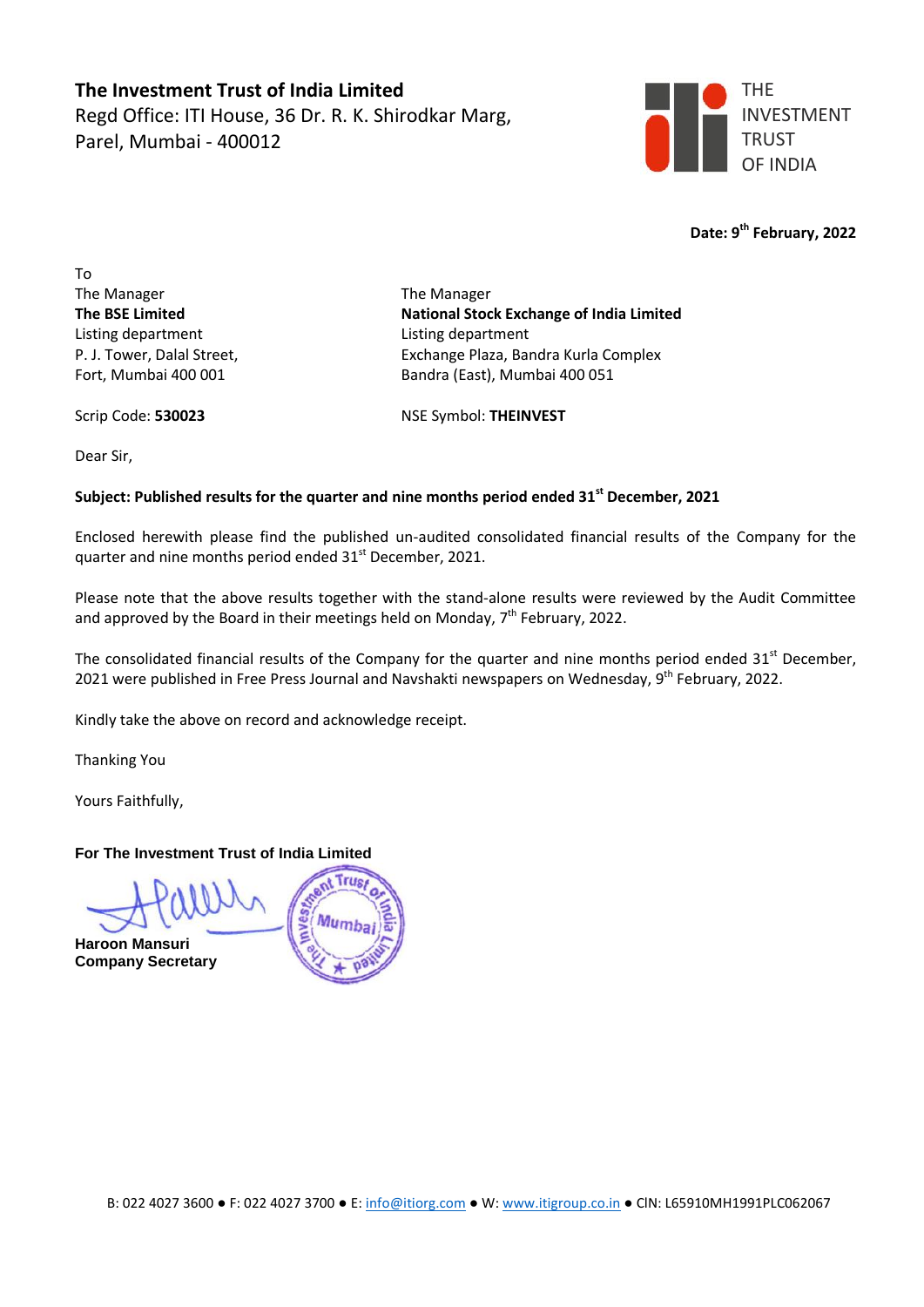|                                                                                                                                                                                                                                                                                                                                                                                                                                                                                                                                                    |                |                                                             |                      |                                     |                                                                                                                                                                                                                           |                | FREE PRESS JOURNAL (DATES-09-FEB-2022) (PAGES-19) |               |                                     |                   |                                        |                                      |
|----------------------------------------------------------------------------------------------------------------------------------------------------------------------------------------------------------------------------------------------------------------------------------------------------------------------------------------------------------------------------------------------------------------------------------------------------------------------------------------------------------------------------------------------------|----------------|-------------------------------------------------------------|----------------------|-------------------------------------|---------------------------------------------------------------------------------------------------------------------------------------------------------------------------------------------------------------------------|----------------|---------------------------------------------------|---------------|-------------------------------------|-------------------|----------------------------------------|--------------------------------------|
| <b>UUMI</b>                                                                                                                                                                                                                                                                                                                                                                                                                                                                                                                                        |                | CIN: L65910MH1991PLC062067                                  |                      |                                     | THE INVESTMENT TRUST OF INDIA LIMITED<br>Regd. Office: ITI House, 36, Dr. R.K.Shirodkar Road, Parel, Mumbai 400012<br>Tel.: +91-22-40273600; Fax: +91-22-40273700; Email: cosecretary@itiorg.com; Website: www.itiorg.com |                |                                                   |               |                                     |                   | THE<br>TRUST                           | <b>INVESTMENT</b><br><b>OF INDIA</b> |
|                                                                                                                                                                                                                                                                                                                                                                                                                                                                                                                                                    |                |                                                             |                      |                                     | EXTRACT OF UNAUDITED CONSOLIDATED FINANCIAL RESULTS FOR THE QUARTER AND NINE MONTHS ENDED DECEMBER 31, 2021.                                                                                                              |                |                                                   |               |                                     |                   |                                        |                                      |
|                                                                                                                                                                                                                                                                                                                                                                                                                                                                                                                                                    |                |                                                             |                      |                                     |                                                                                                                                                                                                                           |                |                                                   |               |                                     |                   | (C in lakhs)                           |                                      |
| or                                                                                                                                                                                                                                                                                                                                                                                                                                                                                                                                                 | Sr.            |                                                             |                      |                                     |                                                                                                                                                                                                                           |                | Quarter ended                                     |               |                                     | Nine months ended |                                        |                                      |
|                                                                                                                                                                                                                                                                                                                                                                                                                                                                                                                                                    | no.            |                                                             |                      | Particulars                         |                                                                                                                                                                                                                           | 31.12.2021     | 30.09.2021                                        | 31 12 2020    |                                     | 31.12.2021        | 31.12.2020                             | 31.03.2021                           |
| (そ in Lakhs)                                                                                                                                                                                                                                                                                                                                                                                                                                                                                                                                       |                |                                                             |                      |                                     |                                                                                                                                                                                                                           | Unaudited      | Unaudited                                         | Unaudited     |                                     | Unaudited         | Unaudited                              | Audited                              |
| tled                                                                                                                                                                                                                                                                                                                                                                                                                                                                                                                                               |                | Total Income                                                |                      |                                     |                                                                                                                                                                                                                           | 7,552.62       | 9,893.85                                          | 8,247.36      |                                     | 25,702.54         | 22.625.05                              | 33,929.95                            |
| hы<br>Quarter<br>anded                                                                                                                                                                                                                                                                                                                                                                                                                                                                                                                             | $\overline{2}$ |                                                             |                      |                                     | Net profit/(Loss) for the period (before tax, exceptional items and                                                                                                                                                       | (534.95)       | 1,181.50                                          |               | 660.82                              | 937.88            | 1,479.11.                              | 2.001.18                             |
| 31/12/2020                                                                                                                                                                                                                                                                                                                                                                                                                                                                                                                                         |                | share of profit of associates)                              |                      |                                     |                                                                                                                                                                                                                           |                |                                                   |               |                                     |                   |                                        |                                      |
|                                                                                                                                                                                                                                                                                                                                                                                                                                                                                                                                                    |                |                                                             |                      |                                     | Net profiv(Loss) for the period before tax (after exceptional items and                                                                                                                                                   | (588.10)       | 1,555.57                                          |               | 652.28                              | 1,178.67          | 1,716.02                               | 2.471.42                             |
| 1,215.48                                                                                                                                                                                                                                                                                                                                                                                                                                                                                                                                           | $\overline{4}$ | share of profit of associates)                              |                      |                                     |                                                                                                                                                                                                                           |                |                                                   |               |                                     |                   |                                        |                                      |
| (659.80)                                                                                                                                                                                                                                                                                                                                                                                                                                                                                                                                           |                | non-controlling interest and share of profit of associates) |                      |                                     | Net Profit/(Loss) for the period (after tax, exceptional items,                                                                                                                                                           | (789.88)       | 962.20                                            |               | 583.68                              | 218.42            | 1,204.07                               | 1,528.75                             |
|                                                                                                                                                                                                                                                                                                                                                                                                                                                                                                                                                    | $\overline{5}$ |                                                             |                      |                                     | Total Comprehensive Income/(Loss) for the period [Comprising Profit                                                                                                                                                       |                |                                                   |               |                                     |                   |                                        |                                      |
| (659.80)                                                                                                                                                                                                                                                                                                                                                                                                                                                                                                                                           |                |                                                             |                      |                                     | for the period (after tax) and Other Comprehensive Income (after tax))                                                                                                                                                    | (789.07)       | 961.92                                            |               | 582.19                              | 218.52            | 1,199.45                               | 1,551.71                             |
|                                                                                                                                                                                                                                                                                                                                                                                                                                                                                                                                                    | 香              | Paid up Equity Share Capital(Face value ₹10/- per share)    |                      |                                     |                                                                                                                                                                                                                           | 5,152.03       | 5.152.03                                          | 5,152.03      |                                     |                   |                                        |                                      |
| (724.33)                                                                                                                                                                                                                                                                                                                                                                                                                                                                                                                                           |                |                                                             |                      |                                     | Other Equity (excluding Revaluation Reserve) as shown in the Audited                                                                                                                                                      |                |                                                   |               |                                     | 5,152.03          | 5.152.03                               | 5.152.03                             |
|                                                                                                                                                                                                                                                                                                                                                                                                                                                                                                                                                    |                | Balance Sheet of the previous year                          |                      |                                     |                                                                                                                                                                                                                           |                |                                                   |               |                                     | ×                 |                                        | 54,947.87                            |
|                                                                                                                                                                                                                                                                                                                                                                                                                                                                                                                                                    | B.             | Earnings per share before and after extraordinary items.    |                      |                                     |                                                                                                                                                                                                                           |                |                                                   |               |                                     |                   |                                        |                                      |
| (725.72)                                                                                                                                                                                                                                                                                                                                                                                                                                                                                                                                           |                | (face value of ₹10/- each)                                  |                      |                                     |                                                                                                                                                                                                                           |                |                                                   |               |                                     |                   |                                        |                                      |
| 546.32                                                                                                                                                                                                                                                                                                                                                                                                                                                                                                                                             |                | Basic (₹)                                                   |                      |                                     |                                                                                                                                                                                                                           | (1.55)         | 1.68                                              |               | 1.16                                | 0.25              | 235                                    | 2.92                                 |
|                                                                                                                                                                                                                                                                                                                                                                                                                                                                                                                                                    |                | Diluted (C)                                                 |                      |                                     |                                                                                                                                                                                                                           | (1.55)         | 1.66                                              |               | 1.14                                | 0.25              | 2.32                                   | 2.89                                 |
| (6.63)                                                                                                                                                                                                                                                                                                                                                                                                                                                                                                                                             | Notes:         |                                                             |                      |                                     |                                                                                                                                                                                                                           |                |                                                   |               |                                     |                   |                                        |                                      |
|                                                                                                                                                                                                                                                                                                                                                                                                                                                                                                                                                    |                | 4 Standalone information:                                   |                      |                                     | BSE website at www.bseindia.com, NSE website at www.nseindia.com and the Company's website at www.borg.com                                                                                                                |                |                                                   |               |                                     |                   |                                        | (Cin lakha)                          |
|                                                                                                                                                                                                                                                                                                                                                                                                                                                                                                                                                    |                |                                                             |                      | <b>Particulars</b>                  |                                                                                                                                                                                                                           |                | Quarter ended                                     |               |                                     | Nine months ended |                                        | Year ended                           |
|                                                                                                                                                                                                                                                                                                                                                                                                                                                                                                                                                    |                |                                                             |                      |                                     |                                                                                                                                                                                                                           | 31.12.2021     | 30.09.2021                                        | 31.12.2020    |                                     | 31.12.2021        | 31.12.2020                             | 31.03.2021                           |
|                                                                                                                                                                                                                                                                                                                                                                                                                                                                                                                                                    |                |                                                             |                      |                                     |                                                                                                                                                                                                                           | Unaudited      | <b>Unaudited</b>                                  | Unaudited     |                                     | <b>Unaudited</b>  | Unaudited                              | Audited                              |
|                                                                                                                                                                                                                                                                                                                                                                                                                                                                                                                                                    |                | Total Income                                                |                      |                                     |                                                                                                                                                                                                                           |                | 3,337,25                                          | 2,156.00      |                                     | 9,566.40          | 5,304.48                               | 8,645.13                             |
|                                                                                                                                                                                                                                                                                                                                                                                                                                                                                                                                                    |                | Profit/(Loss) before tax                                    |                      |                                     |                                                                                                                                                                                                                           | (96.11)        | (35.91)                                           |               | 59.65                               | 303.44            | (504.29)                               | (352.53)                             |
| मनाचा आवाज                                                                                                                                                                                                                                                                                                                                                                                                                                                                                                                                         |                | Profit/(Loss) after tax                                     |                      |                                     |                                                                                                                                                                                                                           | (76.10)        | (32.63)                                           |               | 74.74                               | 348.34            | (454:13)                               | (283.94)                             |
|                                                                                                                                                                                                                                                                                                                                                                                                                                                                                                                                                    |                |                                                             |                      |                                     |                                                                                                                                                                                                                           |                |                                                   |               |                                     |                   | For and on behalf of the Board         |                                      |
|                                                                                                                                                                                                                                                                                                                                                                                                                                                                                                                                                    |                |                                                             |                      |                                     |                                                                                                                                                                                                                           |                |                                                   |               |                                     |                   | The Investment Trust of India Limited  |                                      |
|                                                                                                                                                                                                                                                                                                                                                                                                                                                                                                                                                    |                |                                                             |                      |                                     |                                                                                                                                                                                                                           |                |                                                   |               |                                     |                   |                                        |                                      |
|                                                                                                                                                                                                                                                                                                                                                                                                                                                                                                                                                    |                |                                                             |                      |                                     |                                                                                                                                                                                                                           |                |                                                   |               |                                     |                   |                                        | Chintan V. Valia                     |
|                                                                                                                                                                                                                                                                                                                                                                                                                                                                                                                                                    |                | Mumbai, February 07, 2022                                   |                      |                                     |                                                                                                                                                                                                                           |                |                                                   |               |                                     |                   |                                        | Chairman                             |
|                                                                                                                                                                                                                                                                                                                                                                                                                                                                                                                                                    |                | Please visit us at www.itiong.com                           |                      |                                     |                                                                                                                                                                                                                           |                |                                                   |               |                                     |                   |                                        | (DIN: 05333936)                      |
|                                                                                                                                                                                                                                                                                                                                                                                                                                                                                                                                                    |                |                                                             |                      |                                     |                                                                                                                                                                                                                           |                |                                                   |               |                                     |                   |                                        |                                      |
| navshakti.co.in                                                                                                                                                                                                                                                                                                                                                                                                                                                                                                                                    |                |                                                             |                      |                                     |                                                                                                                                                                                                                           |                |                                                   |               |                                     |                   |                                        |                                      |
|                                                                                                                                                                                                                                                                                                                                                                                                                                                                                                                                                    |                |                                                             |                      |                                     | <b>NGL FINE-CHEM LIMITED</b>                                                                                                                                                                                              |                |                                                   |               |                                     |                   |                                        |                                      |
|                                                                                                                                                                                                                                                                                                                                                                                                                                                                                                                                                    |                |                                                             |                      |                                     | Regd Office: 301, E-Square, Subhash Road, Vile Parle (East), Mumbai-400057<br>CIN: L24110MH1981PLC025884                                                                                                                  |                |                                                   |               |                                     |                   |                                        |                                      |
|                                                                                                                                                                                                                                                                                                                                                                                                                                                                                                                                                    |                |                                                             |                      |                                     | UNAUDITED FINANCIAL RESULTS FOR THE QUARTER AND NINE MONTHS ENDED 31st DECEMBER 2021                                                                                                                                      |                |                                                   |               |                                     |                   |                                        | Amount in lakhs                      |
|                                                                                                                                                                                                                                                                                                                                                                                                                                                                                                                                                    |                |                                                             |                      | Consolidated                        |                                                                                                                                                                                                                           |                |                                                   |               |                                     | Standalone        |                                        |                                      |
| <b><i>PARTICULARS</i></b>                                                                                                                                                                                                                                                                                                                                                                                                                                                                                                                          |                |                                                             | <b>Quarter Ended</b> |                                     | Nine Months Ended   Year Ended                                                                                                                                                                                            |                |                                                   | Quarter Ended |                                     |                   | Nine Months Ended                      | Year Ended                           |
|                                                                                                                                                                                                                                                                                                                                                                                                                                                                                                                                                    |                | 31.12.2021                                                  | 30.09.2021           | 31.12.2020                          | 31.12.2021 31.12.2020                                                                                                                                                                                                     | 31.03.2021     | 31.12.2021                                        | 30.09.2021    | 31.12.2020                          | 31.12.2021        | 31.12.2020                             | 31.03.2021                           |
|                                                                                                                                                                                                                                                                                                                                                                                                                                                                                                                                                    |                |                                                             |                      | (Unaudited) (Unaudited) (Unaudited) | (Unaudited) (Unaudited) (Audited)                                                                                                                                                                                         |                |                                                   |               | (Unaudited) (Unaudited) (Unaudited) | (Unaudited)       |                                        | (Unaudited) (Audited)                |
|                                                                                                                                                                                                                                                                                                                                                                                                                                                                                                                                                    |                | 8,498.03                                                    | 8,275.97             | 7,622.96                            | 24,800.18 19,183.58 26,599.23                                                                                                                                                                                             |                | 8.577.37                                          | 8,338.40      |                                     |                   | 7.643.62 24.974.50 19.217.36 26,672.85 |                                      |
|                                                                                                                                                                                                                                                                                                                                                                                                                                                                                                                                                    |                | 1,349.761                                                   | 1,895.66             |                                     |                                                                                                                                                                                                                           |                |                                                   |               |                                     |                   |                                        |                                      |
|                                                                                                                                                                                                                                                                                                                                                                                                                                                                                                                                                    |                |                                                             |                      | 2,343,15                            | 5,817,48<br>5,691.38                                                                                                                                                                                                      |                | 7,758.95 1,413.48                                 | 1,907.59      | 2,322.93                            | 5,895.64          |                                        | 5,482.17 7,599.71                    |
|                                                                                                                                                                                                                                                                                                                                                                                                                                                                                                                                                    |                |                                                             |                      |                                     |                                                                                                                                                                                                                           |                |                                                   |               |                                     |                   |                                        |                                      |
|                                                                                                                                                                                                                                                                                                                                                                                                                                                                                                                                                    |                | 994.53                                                      | 1,391.38             | 1,770.97                            | 4,313.65<br>4,268.37                                                                                                                                                                                                      |                | 5,671.90 1,085.14                                 | 1,418.90      | 1,751,18                            | 4,438.92          | 4.116.17                               |                                      |
|                                                                                                                                                                                                                                                                                                                                                                                                                                                                                                                                                    |                |                                                             |                      |                                     |                                                                                                                                                                                                                           |                |                                                   |               |                                     |                   |                                        |                                      |
|                                                                                                                                                                                                                                                                                                                                                                                                                                                                                                                                                    |                |                                                             |                      |                                     |                                                                                                                                                                                                                           |                |                                                   |               |                                     |                   |                                        |                                      |
|                                                                                                                                                                                                                                                                                                                                                                                                                                                                                                                                                    |                | 1,000.52                                                    | 1,371.81             | 1,768.82                            | 4,301.65<br>4,266.87                                                                                                                                                                                                      |                | 5,657.82 1,091.16                                 | 1,399.46      | 1,749.06                            | 4,427.09          |                                        |                                      |
|                                                                                                                                                                                                                                                                                                                                                                                                                                                                                                                                                    |                |                                                             |                      |                                     |                                                                                                                                                                                                                           |                |                                                   |               |                                     |                   |                                        | 5,546.96<br>4,094.66 5,532.88        |
|                                                                                                                                                                                                                                                                                                                                                                                                                                                                                                                                                    |                | 308.90                                                      | 308.90               | 308.90                              | 308.90<br>308.90                                                                                                                                                                                                          | 308 90         | 308.90                                            | 308.90        | 308.90                              | 308,90            | 308.90                                 | 308.90                               |
|                                                                                                                                                                                                                                                                                                                                                                                                                                                                                                                                                    |                |                                                             |                      |                                     |                                                                                                                                                                                                                           |                |                                                   |               |                                     |                   |                                        |                                      |
|                                                                                                                                                                                                                                                                                                                                                                                                                                                                                                                                                    |                | <b>NA</b>                                                   | <b>N.A</b>           | N.A                                 | N.A.                                                                                                                                                                                                                      | N.A 15, 136.88 | N.A.                                              | N.A           | N.A                                 | N.A               |                                        | N.A 15,236.35                        |
| il income from operations.<br>Profit for the period before Tax and<br>eptional items<br>Profit for the period after Tax<br>er Exceptional and/or Extra<br>nery items)<br>il comprehensive income for the<br>od (Comprising profit for the period<br>ir tax) and other comprehensive<br>me (after tax)<br>I up Equity Share Capital<br>te value per share Rs. 5)<br>erves (excluding Revaluation<br>erve) as shown in the Audited<br>ance sheet of the previous year.<br>hings per share (of Rs. 5 each) (for<br>tinuing & discontinued operations) |                |                                                             |                      |                                     |                                                                                                                                                                                                                           |                |                                                   |               |                                     |                   |                                        |                                      |

 $16.10$ <br> $16.10$ 

**Diluted** 

22.52<br>22.52

28.67

69.82

69.41

91.81

17.56

22.97<br>22.97

28.35

71.85

66.63

89.79<br>89.79